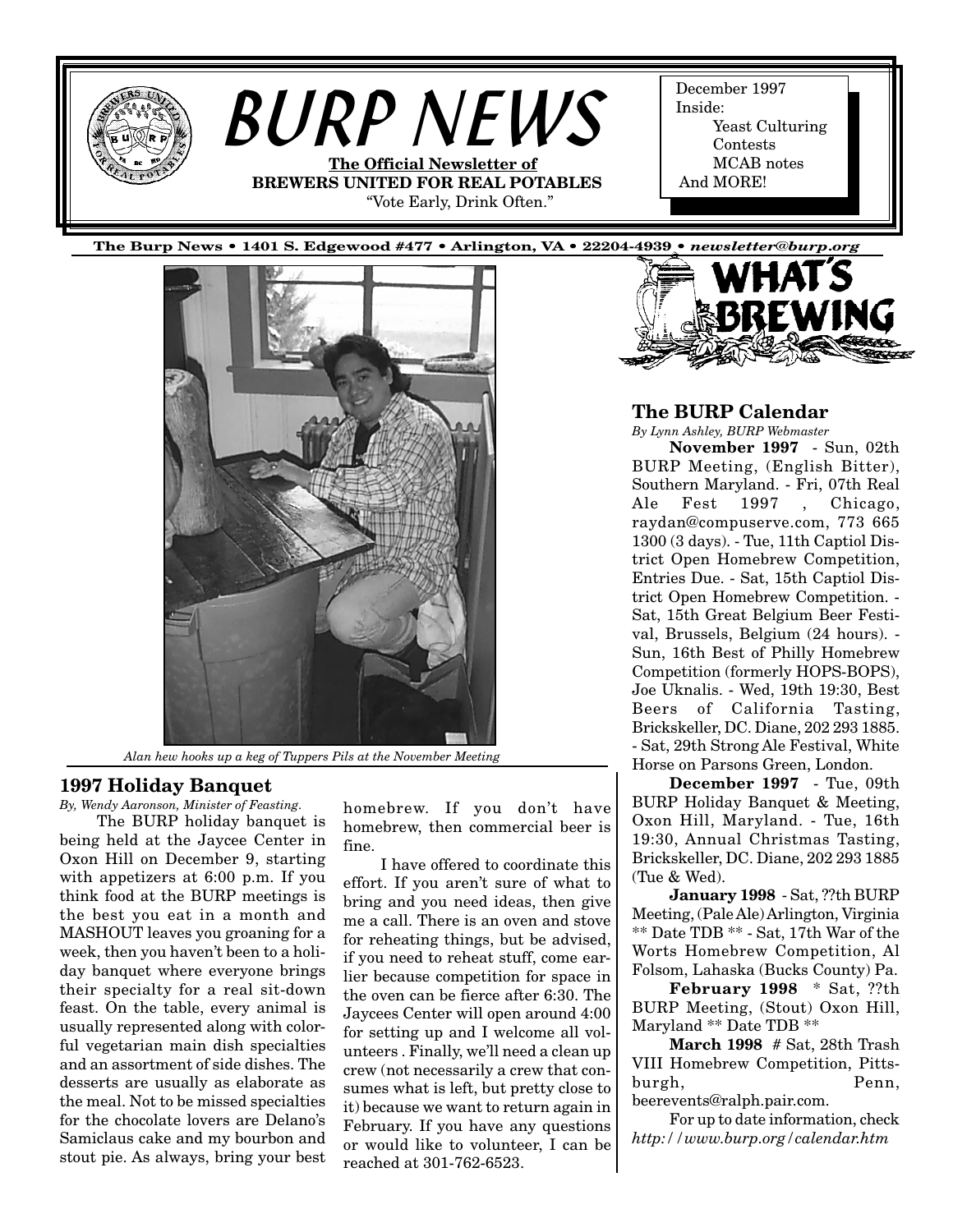

*Judges Compare Bitters*

#### **Competition Notes**

*By, Mark Stevens, Minister of Culture*

No need to run and hide when you see me show up at the December meeting—there is no club contest this month so I wont be hunting down judge volunteers. The next club contests are pale ale in January and stouts in February. These both go forward to AHA club-only competitions: Hail to Ale and Stout Bout. See the style notes elsewhere in this newsletter.

We had 11 entries in the November bitter contest, which can now go on to the AHA Bitter Mania club-only competition. Judges were **Wendy**

# **Table Of Contents**

| Brewing the January Contest Style: Pale Ale 3 |  |
|-----------------------------------------------|--|
|                                               |  |
| Masters Championship of Amateur Brewing 4     |  |
|                                               |  |
|                                               |  |
|                                               |  |
|                                               |  |
|                                               |  |
|                                               |  |
|                                               |  |
|                                               |  |
|                                               |  |
|                                               |  |

**Aaronson**, **Lynn Ashley**, and **Alison Skeel**. Congratulations to the winners: 1st place: **Mike Megown** (ESB), 2nd place: **Andy Anderson** (special bitter), 3rd place: **Tom Cannon** (ordinary bitter)

Special congratulations to **Lynn Ashley** for winning best-of-show in the **Capitol District Open**. Its always great to see BURPers do well in other competitions.

Looks like Spirit of Free Beer will be held on June 7 next year, so mark your calendars and get busy brewing those styles that might take a few months to mature.

## **Cannon Fodder**

*By Tom Cannon, Fearless Leader.*

December? Already? Not sure how it got here this fast, but I guess we've got to go with it. I hope lots of



people can make it to the annual BURP Holiday Meeting/Food-fest in Oxon Hill on Tuesday, December 9. This is one of the two evening weekday meetings a year, which is a nice departure from our usual weekend beer parties. Wendy Aaronson is once again taking charge of the event, and could use some volunteers to help organize, set up and clean up. Give her a call if you think you can help.

A bunch of us BURPers went out to Chicago for the Real Ale Festival in early November. It's always good to get out of town with some fellow BURP members, especially at an event like the RAF. The festival was well attended, but I was most impressed by the American Homebrew Association representatives that were there. Brian Rezac and Jim Parker were in attendance, and I've got to tell you, these are genuinely nice guys. The AHA fell out of favor with many homebrewers three years ago when they severed their relationship with the BJCP. The organization developed a perception of being arrogant, or in the words of Denis Davison (Head of the BJCP) "They stopped being fun". Well I can attest that the new AHA staff guys are a lot of fun, and were actively helping (and I mean grunt work) the Chicago Beer Society guys with the festival. In addition, I talked to them about a future BURP Spirit of Belgium, and they have already pledged some financial support. Also, there will be a mini-Great American Beer Festival in Baltimore in May 1998, and the AHA has asked BURP to help. Stay tuned for more information. Bottom line, if you run across any of these AHA folks, they are worth talking to (or drinking beer with). I'm pretty pleased with the direction the AHA

**See FODDER, Page 7.**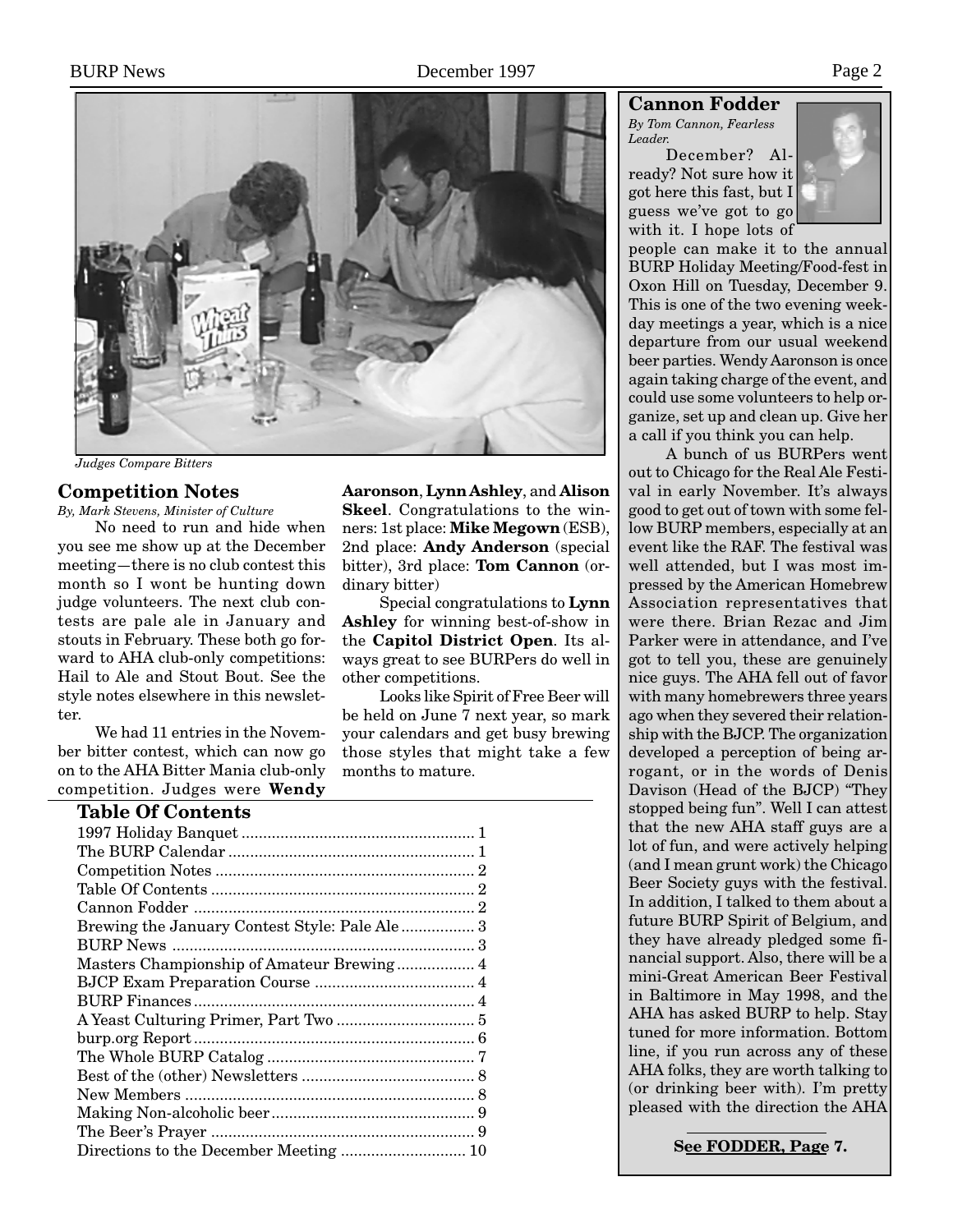# <span id="page-2-0"></span>**Brewing the January Contest Style: Pale Ale**

*By, Mark Stevens, Minister of Culture* I haven't seen the 1998 AHA

club-only competition packet yet, so I don't know yet what those Colorado folks have in mind for the next few months, but I do have last years packet, and I do have the ribbons in hand for our own club pale ale contest, so the show will go on in January and we will just have to use last years style guidelines in determining what to brew for this contest.

Basically, the pale ales judged in this contest will differ from the bitters judged in November in that we will look for a bit higher gravity and a bit more hops. (Maybe a bit more carbonation too). Styles roughly separate between English and American styles. The following style guidelines for acceptable categories are taken from the 1997 AHA Hail to Ale competition:

English Style Pale Ale: Golden to copper colored and displays English variety hop character. High hop bitterness, flavor and aroma should be evident. This medium bodied pale ale has low to medium maltiness. Low caramel is allowable. Fruity ester flavors and aromas are moderate to strong. Chill haze is allowable at cold temperatures. Diacetyl (butterscotch character) should be at very low levels or not perceived. OG: 1044-1056, FG: 1008-1016, IBUs 20-40, Color 4- 11 SRM.

India Pale Ale: Characterized by intense hop bitterness with a high alcohol content. A high hopping rate and the use of water with high mineral content results in a crisp, dry beer. This golden to deep copper colored ale has a full, flowery hop aroma and may have a strong hop flavor (in addition to the hop bitterness). Hop character can derive from American or English hop varieties. India pale ales possess medium maltiness and body. Fruity ester flavors and aromas are moderate to very strong. Chill haze is allowable at cold temperatures. OG: 1050- 1070, FG 1012-1018, IBUs 40-60, Color 8-14 SRM.

American Pale Ale: Range from golden to light copper color. The style is characterized by American variety hops used to produce high hop bitterness, flavor, and aroma. American pale ales have medium body and low to medium maltiness. Low caramel character is allowable. Fruity ester flavor and aroma should be moderate to strong. Diacetyl should be absent or present at very low levels. Chill haze is allowable at cold temperatures. OG: 1044-1056, FG 1008-1016, IBUs 20-40, Color 4-11 SRM.

American Amber Ale: American amber ales range from light copper to light brown in color. Amber ales are characterized by American-variety hops used to produce high hop bitterness, flavor, and aroma. Amber ales have medium to high maltiness with medium to low caramel character. They should have medium body. The style may have low levels of fruity ester flavor and aroma. Diacetyl should be absent or barely perceived. Chill haze is allowable at cold temperatures. OG: 1044-1056, FG: 1006-1016, IBUs 20-40, Color 11-18 SRM.

American Wheat: This beer can be made using either an ale or lager yeast. Brewed with 30-50% wheat, hop rates are higher and carbonation lower than German style wheat beers. A fruity estery aroma and flavor is typical, but at low levels; however, phenolic, clove-like characteristics should not be perceived. Color is usually golden to light amber, and the body should be light to medium in character. Diacetyl should be at very low levels. OG: 1030-1050, FG: 1004-1018, IBUs 5-17, Color 2-8 SRM.

What can I tell you about brewing these beers to win competitions? Most of you have done these styles, so there should be nothing surprising here. As always, keep it clean and fairly light. Cool fermentations are pretty easy at this time of year, so we should be able to avoid too many of the problems like excess esters or alcohols that sometimes show up.

In terms of recipe formulation, Ray Daniels "Designing Great Beers" says that most English style pale ales use an average of about 89% pale malt and 6% crystal, with various other malts and adjuncts at varying proportions; these include wheat, chocolate, black, and caramel malt, as well as corn, and flaked barley. Daniels lists sugar being added to about 10% of the recipes. [table 16.5] American pale ales will follow similar patterns with 90% pale malt, 7% crystal, 3% other being fairly typical, I think.

Extract brewers should have a pretty easy time with some of these style. A light extract would be best, and ideally, look for a recipe that uses some steeping grains or even a mini-mash. For the American wheat beers, I think a 50% blend of wheat extract and light malt extract can give you about the right percentages of wheat to barley since most of the wheat extracts on the market are already a blend of wheat and barley.

For hop selection, goldings and fuggles are obvious candidates for English styles and cascades for an American style—not the only choices, just obvious choices. For yeast, any English or American workhorse yeast is fine with obvious choices being perhaps Wyeast 1098 for English and 1056 for American.

For more info on these styles, see "Designing Great Beers" by Ray Daniels (Brewers Publications, 1996), Thom Thomlinsons 2-part IPA series from "Brewing Techniques" magazine (Mar/Apr and May/Jun 1994), "Pale Ale" by Terry Foster (Brewers Publications, 1990), and Dave Brockingtons article on amber ales from "Brewing Techniques" (Nov/Dec 1995).

#### **BURP News**

 BURP News is the officail newsletter of Brewers United for Real Potables. It is published monthly, and is written by and for the members of BURP. Subscriptions are covered in the cost of yearly club membership dues, which are currently set at \$15 for individuals and \$20 for couples.

Articles, photographs and artwork of all sorts are welcome. Submissions related to homebrewing beer are more likely to be published than other items. Send items you wish to submit via US mail to Dan Brown, C/O BURP News, 1401 South Edgewood St. #477, Arlington, VA. 22204. Email submissions to brown@brauhaus.org are welcome and encouraged. Please use a commonly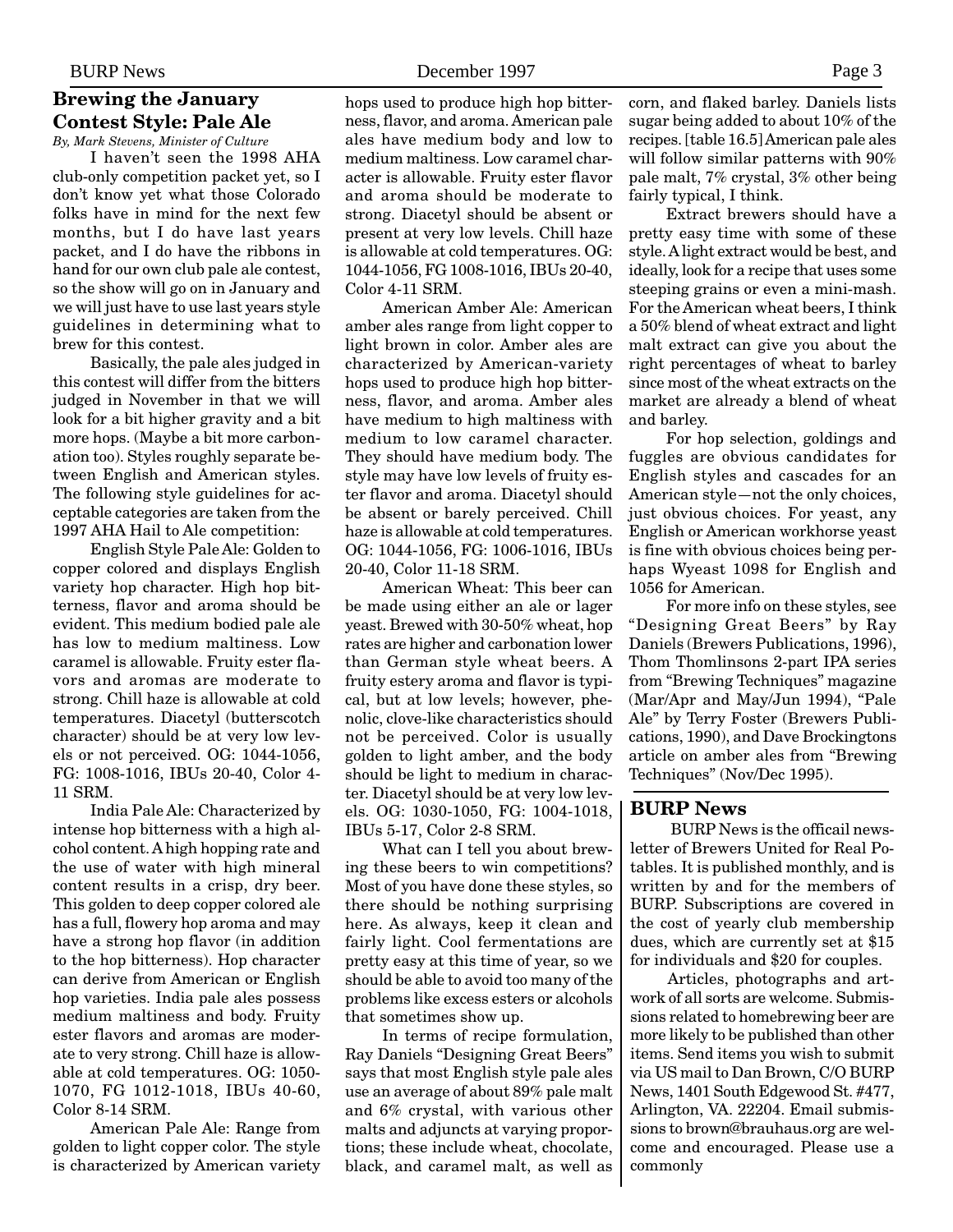# <span id="page-3-0"></span>**Masters Championship of Amateur Brewing**

*By Mark Stevens, Minister of Culture.*

Several months ago Louis Bonham of the Houston Foam Rangers started a discussion in online brewing forums, such as Homebrew Digest, exploring the possibility of having a super grand championship of homebrewing competitions, to be called the Masters Championship of Amateur Brewing (MCAB). The idea was to have winners from top competitions across North America compete headto-head in a contest of titans. The concept went forward with a number of organizations signing on. A steering committee was established to set ground rules and to determine which competitions would serve as qualifying events.

BURP's Spirit of Free Beer was recently chosen as one of the 10 competitions in North America that can qualify a brewer for the MCAB. Selections were made based on the reputation of the competition and club, geographic distribution, and the size and quality of the local judging pool. The fact that BURP made the cut is a testament to the hard work that members have put into competitions and judge development over the last several years.

The way the MCAB will work is the steering committee will establish a core group of 10-20 traditional beer styles that they want included. Winners of these categories in Spirit of Free Beer will then receive invitations from MCAB to enter the big show, to be held in Houston in early 1999. Local winners can either enter the same beer that garnered them a ribbon at Spirit of Free Beer, or they can re-brew, but only in the same style.

The current issue of "Brewing Techniques" magazine (Oct/Nov 1997, page 6) includes more information about the MCAB, how it aims to promote quality homebrew judging, to recognize high-quality local competitions, to provide more opportunities for homebrewers to advance their skills, and to foster communication and cooperation among homebrew clubs.

Current information about the MCAB will be posted to a web page located at *http://www.hbd.org/mcab*

## **Exam Preparation Course**

*By Wendy Aaronson, Minister of Education*

Because a few individuals have expressed interest in a BJCP exam preparation course and a number of individuals are interested in an advanced course in order to improve their exam scores to the National or Master level, I have initiated the first steps to schedule a BJCP exam for the Washington, D.C. area on April 4 or April 18, 1998. This will provide sufficient time to conduct an 11 week BJCP exam preparation course that will begin during the second week of January.

Classes will be held from 7-10 p.m. on a weekday that is agreeable with the participants and that doesn't conflict with the Master BJCP study course that Tom Cannon will be organizing. Classes will be held in either my home in Rockville or a participant's home in Virginia. Master BJCP course participants will be the instructors. All students in the introductory course will receive Greg Walz's study guide prior to the first class. The first class will be about the BJCP exam. We'll go over the study guide and learn how to judge a beer. We'll also be introduced to the sensory evaluation of beers. For this class, a neutral beer will be adulterated with chemicals and the group will learn how to identify these flavors and discuss what causes them. The next 9 sessions will be tasting and technical sessions. The tentative schedule is as follows: 1) Pale ale, IPA (American and British), and Bitter; 2) Stout and Porter; 3) Strong ale, Old Ale, Barley wine, 4) Scottish ale, and Brown ale; 5) Belgian ales; 6) Amber and Dark lagers - Vienna, Maerzen, dunkel, bock; 7) Light lagers - pilsner, export, Munich helles; 8) Wheat beer (German and American) and Lambic; 9) Kolsch, Alt, Cream ale, and American lager. On the last sessions, students will take a practice exam to help identify areas that require additional study.

The cost of the entire course will be \$60. Depending on enrollment, there may be space available to attend individual sessions. The cost for an individual session is \$8. All checks should be made payable to BURP and sent to: Wendy Aaronson, 704 Woodburn Rd, Rockville, MD 20851. Because I am still working on logistics, I urge you to call and confirm your interest prior to sending payment. This includes individuals who have previously called me in August and September. I must have firm commitments from individuals who plan to take the entire course no later than December 23. After that time, I will open it up to individuals who only want to attend specific sessions. I can be reached at 301-762-6523.

#### **BURP Finances**

| By Doug Kruth, Treasurer<br>11/1/97 Category | 11/30/97       |  |
|----------------------------------------------|----------------|--|
| <b>Inflows</b>                               |                |  |
| Mashout '97 +:                               | \$12.50        |  |
| Membership +:                                | \$130.00       |  |
| Donations +:                                 | \$178.00       |  |
| Promotions:                                  | \$14.00        |  |
|                                              |                |  |
| Total Inflows                                | $\$334.50$     |  |
| Outflows                                     |                |  |
| Meeting Expense-                             | \$200.00       |  |
| Mashout '97 -:                               | \$111.35       |  |
| Donations -:                                 | \$27.16        |  |
| <b>Total Outflows</b>                        | \$338.51       |  |
| <b>Overall Total</b>                         | $-$4.01$       |  |
|                                              |                |  |
| <b>BURP Account Balances</b>                 |                |  |
| Cash                                         | \$0.00         |  |
| Payable                                      | \$2.59         |  |
| Receivable                                   | \$38.00        |  |
| Savings                                      | \$610.42       |  |
| Checking                                     | \$2821.77      |  |
| <b>Networth</b>                              | \$3467.60      |  |
|                                              | :====<br>----- |  |

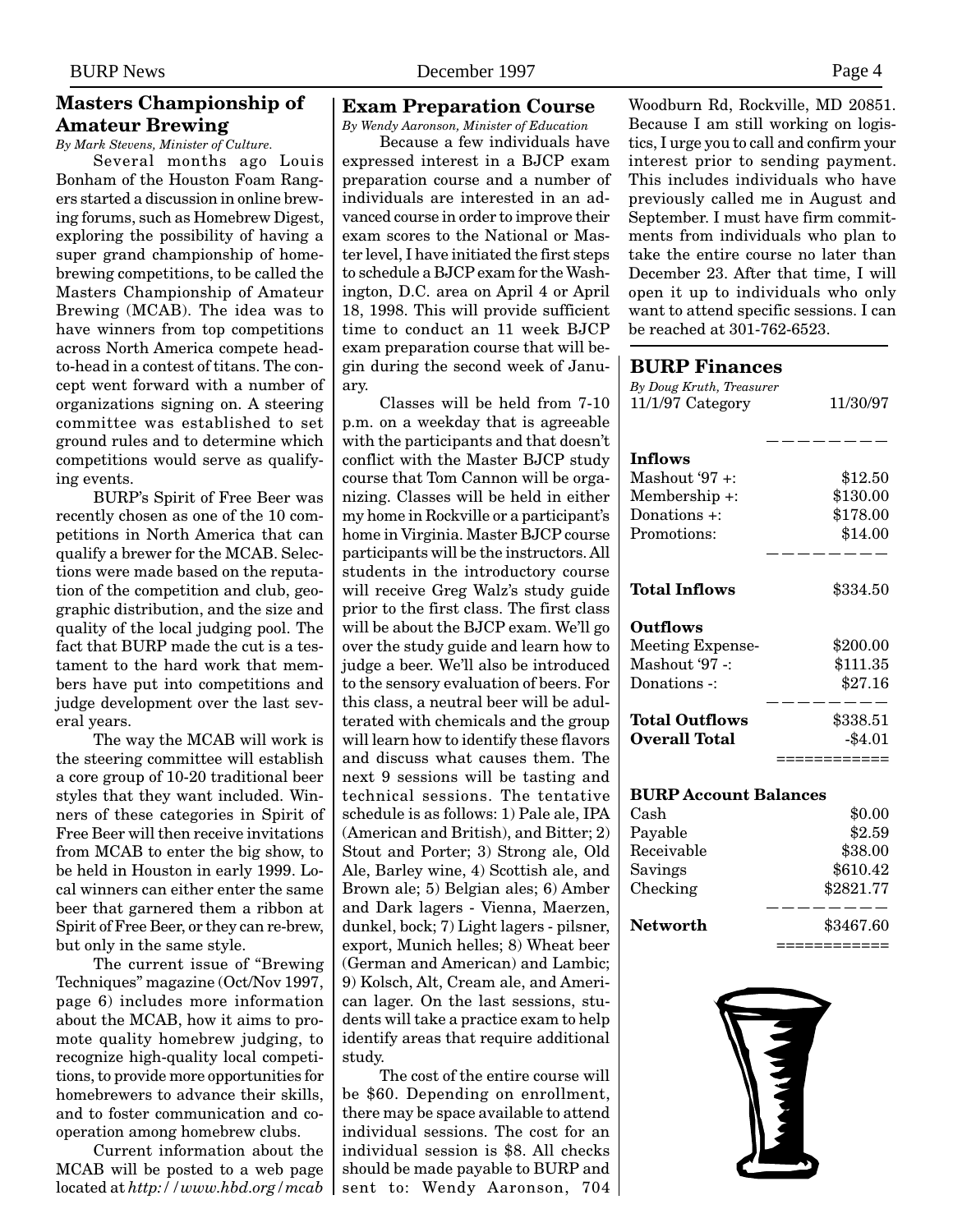#### <span id="page-4-0"></span>**A Yeast Culturing Primer, Part Two Basic starters**

*By Bret D. Wortman*

Last time, we talked about why culturing will improve your beer by shortening lag time and getting the fermentation process going more quickly.

To actually grow up a sufficient quantity of yeast from a liquid culture is not as difficult as it might sound, and we'll cover the basic procedure this month and will touch on some more advanced topics like culturing from slants or harvesting from bottles next month.

The first thing you will want to do is assemble the required equipment, as shown in the sidebar. I do recommend obtaining those marked optional as the added cost is minimal, and they will improve the process. Either a 1 or 2L flask is acceptable, but the 2L flask will allow more headspace for kraeusen and for aeration of the starter. M&F Extra-light Dried Malt Extract is recommended since it is more fermentable than other DMEs and in extra-light form won't contribute much to a beer's flavor profile.

#### **Equipment**

If you decide to get the spray bottles, fill one with a 10% solution of Clorox (10% Clorox, 90% water) and the other with a 70% solution of denatured alcohol. You'll use these to sterilize your work surfaces and hands prior to dealing with the yeast.

The flasks will be used to receive your prepared wort and yeast, and will house the yeast as the starter is fermenting. I highly recommend getting two genuine Pyrex Erlenmeyer flasks, as the ability to heat these directly on either a gas or electric stovetop and then plunge them directly into an ice bath without fear of breakage alone makes them worth the minimal investment (about \$15-\$20 each).

Two bowls will be used, one for an iodophor bath (I recommend glass) and one for an ice bath. The first can be any size, as long as it will contain a quantity of iodophor solution and your stoppers, air lock, and optional thermometer.

The larger one must be able to hold enough ice and water such that, once you place your filled flask in the ice bath, the liquid will rise up the sides to the level of liquid in the flask, but without making the flask float. During the cooling process, you will be running water through this bowl and around the flask, so the bowl must meet this criteria while full. If floating is a problem, you can place an upended cereal bowl under the flask for support.

S-shaped air locks allow for bidirectional passage of air and are preferred for culturing. Should you decide at the last minute not to brew, you can place a culture in the refrigerator for up to a week with only minimal damage. Using an s-shaped airlock allows the flask to draw in air as it cools, where a 3-piece airlock would result in suckback of the fluid in the airlock.

#### **First Starters**

Clean off a section of kitchen counter to provide a good work surface. If you have the spray bottles, spray the surface first with the Clorox solution, then with the alcohol solution. Don't wipe dry, just let it air-dry.

Fill a bowl with water and prepare an iodophor bath. For a gallon of water, add just over 2 teaspoons of iodophor to produce a good sanitizing solution. In this bath, put both stoppers for the flask which you'll be using, an airlock, a square of aluminum foil large enough to cover the mouth of the flask well and your thermometer (if using).

Fill the 1L flask with slightly more than 250mL of hot tap water to allow for boiloff. Add 1 ounce by weight of extra-light DME. Place the flask directly on your stovetop over medium-high heat and bring to a boil, watching for boilover (this is one of the main reasons for using an oversized flask). Boil for 15 minutes.

While the boil is going on, prepare an ice bath in a bowl in the sink, such that you can run water into the bowl so it can circulate around the flask.

Once the boil has completed, rinse the aluminum foil square in your

#### **Required Equipment**

1L Erlenmeyer flask (1) 2L Erlenmeyer flask (1) Drilled stoppers for flasks (2) Solid stopper for flasks (1) S-shaped air locks (2) Medium bowl (approx \_ to 1 gallon) Iodophor Extra-light DME (Munton & Fison) Scale able to measure ounces Large bowl Aluminum Foil Ice 2 spray bottles (optional) Long, slender thermometer (optional)

ice bath (it's a handy water source and the steam from the wort will help prevent any infections) and place it carefully over the mouth of the flask. Press it down tightly and pierce it 2 or 3 times to allow steam to vent and air to get in as the starter chills.

Place the flask in the ice bath and begin slowly running water around the flask. Any cracking you hear will be ice, not the flask. Periodically swirl the starter around the flask so that it continues to cool. This can take up to 15-30 minutes so don't panic. If you are anal-retentive, check the temperature and stop chilling when it reaches 75F or so.

Once the starter has cooled to roughly room temperature, take it out of the icewater bath and replace the foil with a solid stopper which has been rinsed once under tap water. Shake the flask vigorously for 30-60 seconds to kick up a good deal of foam and aerate the starter. Let the foam drop and repeat.

Once the foam has fallen enough to accept the yeast, assemble the airlock in a drilled stopper and leave in the iodophor solution. Spray your scissors and the corner of the Wyeast pack with alcohol. Also spray your hands, it certainly won't hurt. Take a deep breath and hold it. Snip the corner of the Wyeast packet and remove the stopper from the flask. Pour the contents of the pack into the flask.

#### **See YEAST, Page 6.**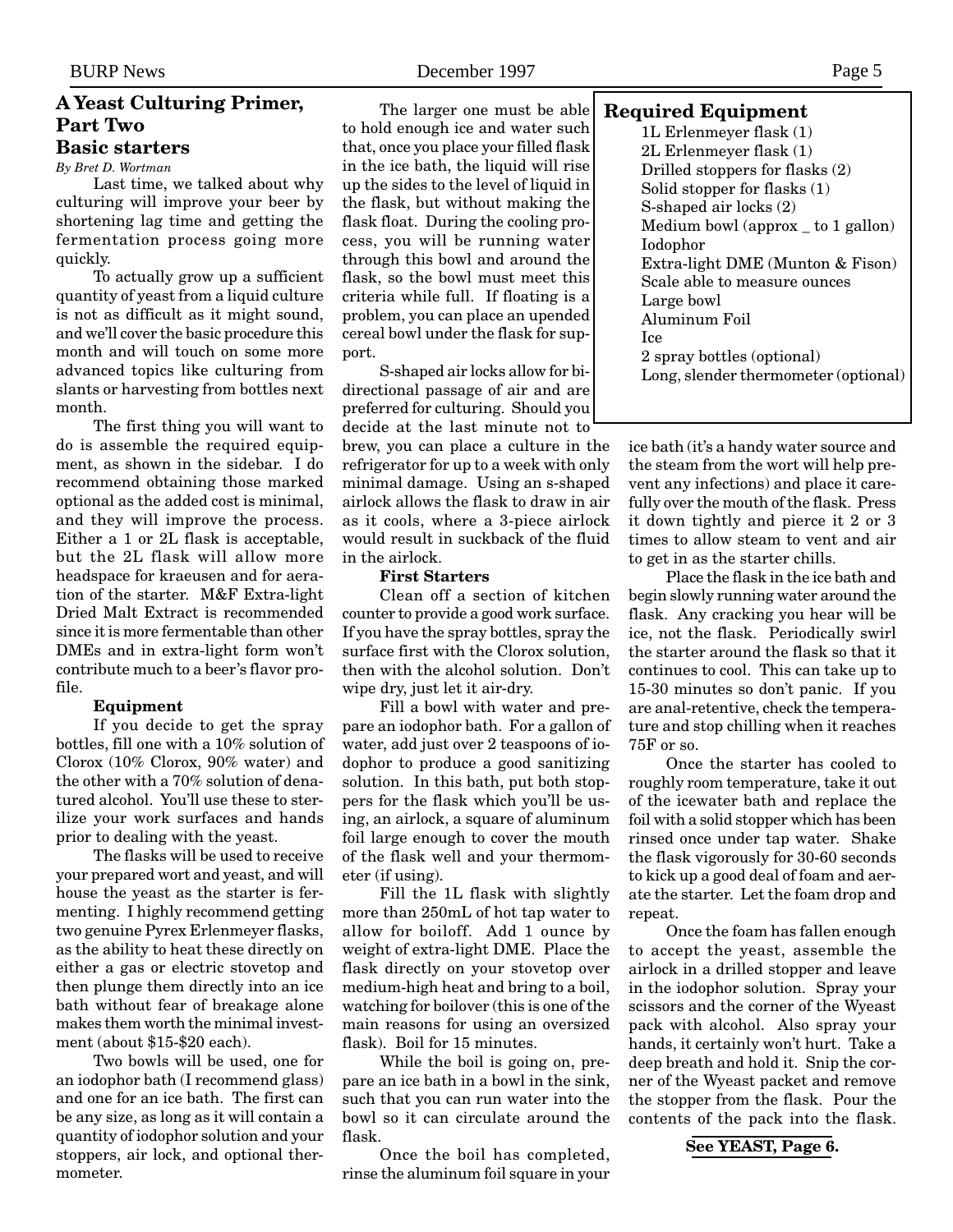# <span id="page-5-0"></span>**burp.org Report**

*by Lynn Ashley, Minister of the Web* There has been a lot of activity

on burp.org since the last report in the August issue of BURP NEWS.

Most notable is the creation of BurpList - an internet mailing list for burp members. All BURP members are invited to join.

What is an Internet Mailing List? Mailing lists are groups of users who share information on a common topic, and allow messages to be distributed to all of the list's subscribers by submitting a message to a single email address. When a message is sent to burplist@burp.org, it will be forwarded to all subscribers of the list. If a subscriber has requested immediate delivery then the message is sent immediately. If a daily digest was requested, then all of the day's messages are held and combined into one email which will be sent just after the following midnight.

BurpList will allow BURP members to better keep in touch. It will be used to provide reminder announcements of upcoming events and to distribute meeting directions to members who may have misplaced their last newsletter. BURPers may seek brewing advise from other members, buy or sell brewing equipment, arrange bulk purchases, discuss nominations and candidates for the BURP elections, etc.

To subscribe to the list, send email to

*subscribe@burp.org*

and include the following information:

• Your First and Last Name

• "Immediate" -or- "Digest"

(to indicate whether you want to be sent individual messages immediately as they are received or a daily digest of messages).

• The email address you want to use on the list.

When your subscription is processed, you will receive an email informing you that you are a list member and welcoming you to BurpList.

You may then send messages to the list by sending email to: *burplist@burp.org*

BUPRlist Notes:

1. Subscription to BurpList is restricted to BURP members. 2. If you want to use a different email address than is listed in the BURP membership database, please include your snail mail address and phone number to aid in identifying you as a BURP member. 3. There is no charge to subscribe or to use BurpList. 4. If you are not subscribed to the list, any email which you send to BurpList@burp.org will be not be distributed to the list and will be returned. 5. Subscriptions to BurpList are handled manually and, although usually handled promptly, make take up to several days to process. 6. In order to change between immediate delivery and the daily digest you must send a subscribe request indicating the change which you want. 7. Postings to BurpList are not moderated. 8. BurpList runs under Post.Office(tm) by Software.com, Inc. on a Windows NT (tm) server.

Hope to see you on the list!

The site statistics for burp.org give a glimpse of the web visibility which BURP enjoys. Following are some miscellaneous numbers.

- Average 35 visitors per day.

- The most active day of the week is Tuesday with 46 visitors. - The least active day of the week is Saturday with 27 visitors. - About 10% of visitors are from foreign countries. - Recent stats show that after the first welcoming page the most

looked at pages are the:

1. BURP Calendar

2. Next Meeting page

3. BurpList information page

4. Brewing Links page

5. Drinking Quotes page

6. Local Suppliers page

7. Past Meetings Photos & Reports page

A recent addition to burp.org is the "Results of Local Open Homebrew Competitions". The most recent listings are for the Capitol District Open.

Thanks to several BURP photographers, we now have "Past Meetings Photos & Report" pages. There are so many great photos that it's difficult to select which ones to publish.

As usual, the BURP Calendar is given priority to insure that it is accurate and current. In the near term, the Links page will receive a major update and the Past Meetings Photos & Reports pages will be expanded.

If you know of beer-related events which BURP members would like to know about, please send them to me for inclusion in the BURP Calendar. Also if you know of BURP members who have won in competitions (even if it is you), please let me know the details.

Lynn can be reached at ashley@burp.org. The BURP web page is http://burp.org

#### **YEAST From page 5.**

Rinse the bottom of the drilled stopper briefly and place it with the airlock into the neck of the flask. Breathe out.

#### **Second Starters**

After roughly 24-48 hours, depending on the fermentation rate of the first starter, you'll be ready to do this all again, but using 750mL water and 3 oz DME in a 2L flask. Pitch the whole of the first starter into the second (don't bother decanting the liquid off).

When ready to pitch into your beer, there are two ways to pitch. If the starter has set for several days and most of the yeast has settled out (fermentation has completed), you can pour off the fluid and just pitch the yeast but be careful not to pour off too much yeast! Pitching the whole starter is only of concern where the flavor profile of the beer would be damaged.

The question of pitching at high kraeusen or once fermentation has completed has yet to be answered and is being hotly debated. I'd advise pitching whenever your batch is ready to be innoculated and not getting overly concerned about whether your starter was at high kraeusen or not.

Sometime soon, we'll look at culturing up from slants and bottles and other advanced topics.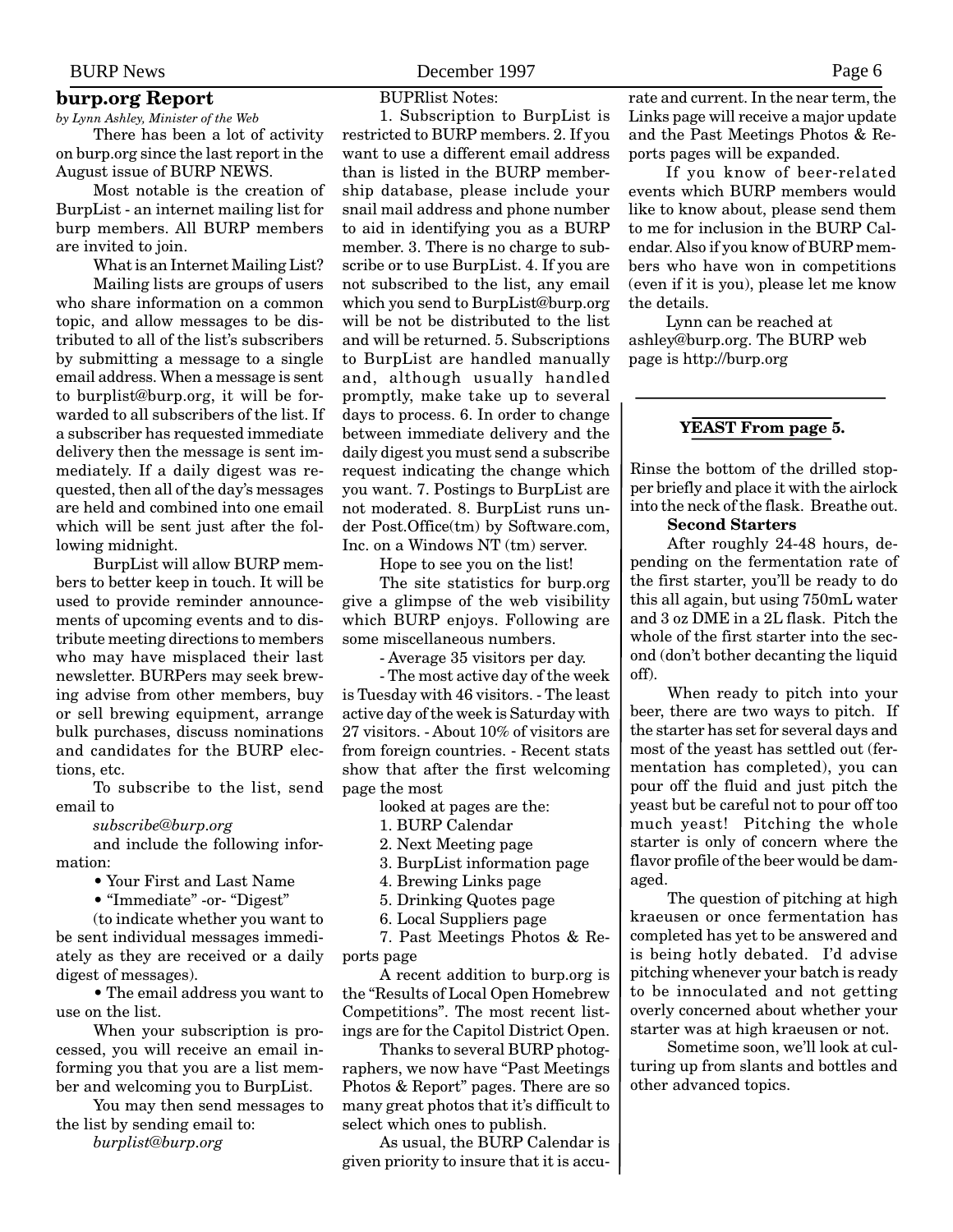# <span id="page-6-0"></span>**The Whole BURP Catalog**

*by Jim Dorsch*

The Wild Goose Brewery is brewing 18,000 cases (1,300 barrels) of Snow Goose Winter Ale this year, the most ever. It's expected to last through January. Clocking in at almost 7 percent alcohol by volume, the old ale is made from British pale, crystal and chocolate malts and hopped with Cascades, Willamettes, Fuggles and Goldings.

The Frederick Brewing Co. has released Blue Ridge Snowball's Chance Winter Ale on draft and in bottles for the holidays. It's made from pale, Munich-20, Special Roast, caramel-40, Victory and chocolate malts, and Columbus and Mt. Hood hops. The brewer says Snowball's Chance is dark ruby in color, with a rich, complex malt character and a smooth, warming finish. OG is 1062, alcohol is 6% abv and bitterness is 30 BUs.

Pyramid Snow Cap Ale is back for an eleventh season. Fitting roughly into the old ale mold, Snow Cap is made from pale, chocolate and crystal malts and Nugget, Willamette and English Fuggle hops. OG is 1070 and alcohol is 6.9%.

Redhook's Winterhook is available for the holidays in bottles and kegs. It's made from caramel-80, chocolate and custom-kilned two-row barley malts, and Willamette and Kent Golding hops. Bitterness is 41 IBUs and the color is deep ruby.

The Independence Brewing Co. has introduced William's Winter Warmer, a strong, English-style ale made with English and American malt and hops. The brewer says the beer has a sweet toffee flavor, malty texture and deep bronze color. Alcohol is 7.2 percent by volume. Available on draft and in bottles in Virginia, Maryland and DC.

Harpoon Winter Warmer is back again. This dark copper brew is made from pale and caramel malt and spiced with cinnamon and nutmeg. Alcohol is 5.5%, OG is 14.5 Plato and bitterness is 18 BUs.

Widmer Winternacht has been released in kegs and, for the first time, bottles in 16 states and select cities. No word on whether our area will receive this brew. This Altbier is made with Perle and Styrian hops and several specialty grains, including roasted barley, and wheat, caramel, chocolate and Munich malts.

Samuel Adams Triple Bock '97 was released just in time for the holidays. This year's version has been resting in oak casks since 1995. Suggested retail price for a case of 24 cobalt-blue, 8.45-oz. bottles is \$100.

The American Brewers Guild will offer a HomeBrewers Weekend Course in Baltimore on May 2-3, 1998. For information call (800) 636-1331 or see *www.abgbrew.com.*

The Great American Beer Festival® takes its first annual "GABF on the Road" to Baltimore on May 15-16, 1998 at the Baltimore Convention Center. All the medal-winning breweries from the 1997 GABF will be invited, as will breweries from our region.

The National Honey Board offers information on making homebrews and ciders with honey. Call the Honey Hotline at (800) 356-5941.

Anheuser-Busch has introduced the Mexican Azteca brand to Los Angeles and San Diego. Azteca is made by the new Rio Bravo microbrewery in Tecate, Mexico. Rio Bravo is owned by American Craft Brewing Intl., a company formed in 1995 to brew specialty beers outside the U.S. AmBrew also owns the South China Brewery in Hong Kong and Celtic Brew in Dublin, Ireland.

Prost! is the story of German beer. Written by Horst Dornbusch, a journalist and brewer, the book is published by Brewers Publications. Brewers Publications is also publishing The Beer Drinker's Bible under its new Siris imprint. Written by Gregg Smith and Carrie Getty, the book looks at lore, history and trivia. Look for these titles at local shops or order from the Assn. of Brewers at (303) 546-6514 or *orders@aob.org*.

The New Brewer International debuted in September 1997. The new magazine from the Institute for Brewing Studies examines opportunities, trends and issues in the international

market for craft beers. The New Brewer International will be a supplement to The New Brewer three times in 1998, after which it will be sold by subscription. Call (303) 447-0816 or email *ibs@aob.org*.

The Southeastern Microbrewers' Assn. has established a scholarship covering the short brewing course at the Siebel Institute of Technology in Chicago, Ill. The first scholarship will be awarded during the week of the Southeastern Microbrewers' Invitational and Conference, April 10-11, 1998. Applicants are required to identify their goals in the craft beer industry, present an essay on "How to Ensure the Success of the Craft Beer Industry in the South" and submit an educational advertisement for the American craft beer industry. Applications will be available Dec. 15, 1997, and entries are due March 1, 1998. Call (919) 484-1128 for information.

#### **FODDER From Page 2.**

seems to be currently going.

Well, the end of the year is upon us (but the best brewing season is just starting). We've got lots of people to thank for all the hard work they've put into BURP over the past year. We will be recognizing some people at the meeting in December. I just want to say thanks now to the BURP members that made The Spirit of Free Beer, MASHOUT, the crab feast, the chili competition, the Real Ale Competition, the monthly club competitions, the meeting at Clipper City, and the education sessions possible. All of these events were fun, but one thing that may get lost is how much fun it is to put some of these events together. Sure, its a lot of work, but working with good friends and beer buddies can also be a lot of fun. So thanks for the help in making this year a success, and I encourage everyone to get involved in the club next year. I've said it before, but it's worth repeating. The officers don't run this club. It's the volunteers that make things happen.

See you all at the Christmas Party, and if I don't, have a good holiday season. Merry Christmas.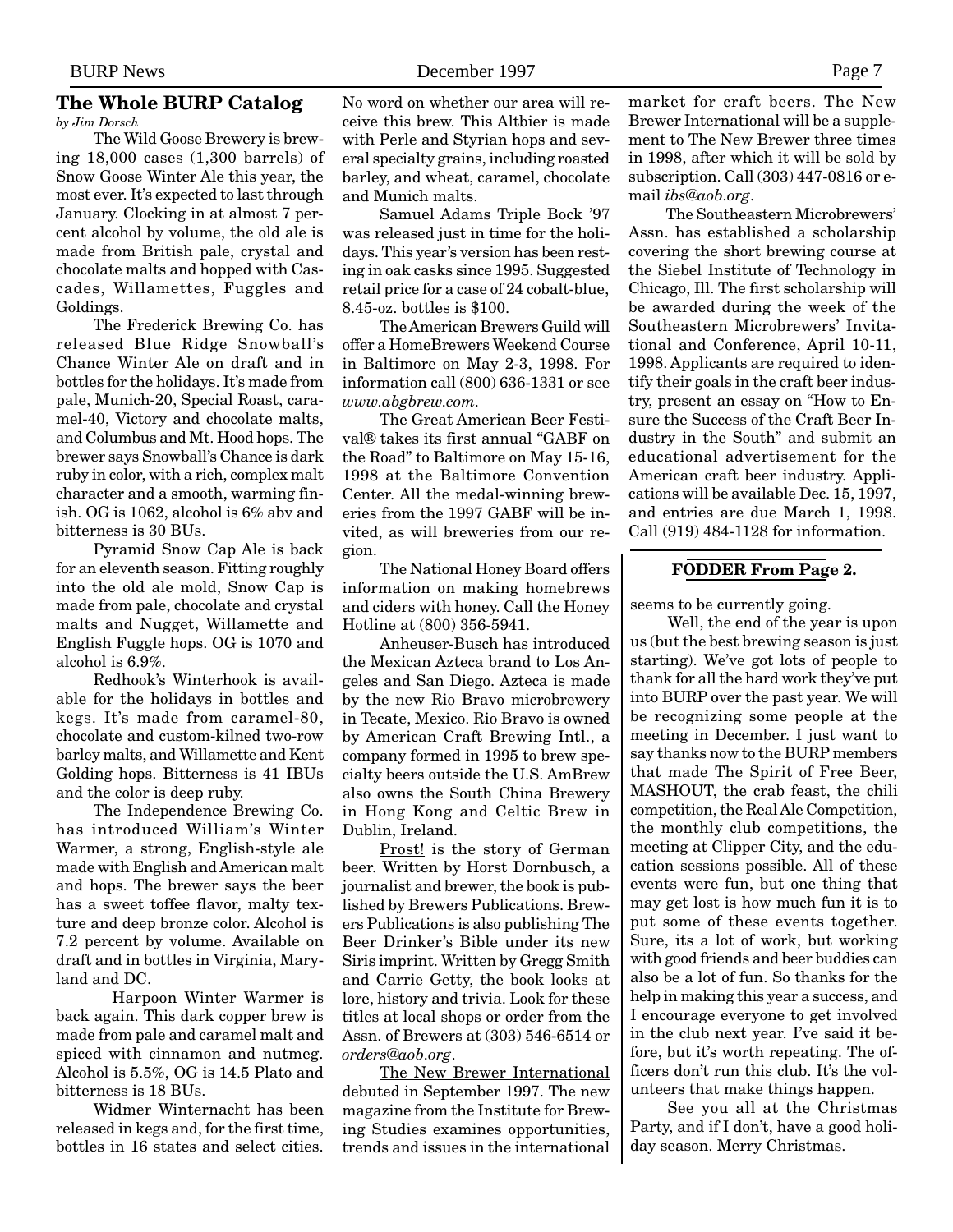#### **Best of the (other) Newsletters**

*By Bob Cooke, BURP Libeerian.*

**Oregon Brew Crew** (Portland, OR) has a 10-gallon brewing system for use by its members. A \$10 deposit is refundable upon return of a clean, intact system.

Fred Eckhardt wrote of a phone call with Fritz Maytag (Anchor Brewing) regarding the distribution of Anchor Christmas Ale. Anchor ships the beer by early November to wholesalers but with instructions not to provide it to retailers until the Monday before Thanksgiving, and not to be sold until Thanksgiving Day. Fritz has asked for homebrewers to report (415- 863-8350) any retail outlet which sells his Christmas Ale prior to November 24.

**The Brew Free Or Die homebrew club** (Merrimack, NH) published a 4-page article on pairing beers and cheeses in a taste-testing party. (See Bob Cooke for details.)

**The Arizona Society of Homebrewers** (Phoenix, AZ) offers a 20% discount for paying club dues on time (\$25 discounted to \$20). Membership entitles you to receive the club newsletter and enjoy articles such as the following:

You Just Might Be A Homebrewer by Randy Drwinga

"Some of you may be wondering if you have the same thoughts and urges as other homebrewers. I wonder too - well, about me anyway and not necessarily you. I wonder about hops and yeast and malt and fill levels. And how do you get the last bit of wort from the trub, anyway?

So, here is a collection of clues that you just might be a homebrewer.

10. You measure beer in gallons, where your friends still measure in sixpacks.

9. You get nervous if there is less than 5 gallons of beer in the house. Two cases used to be a lot of beer, but 5 gallons is now "running low".

8. Let's see. \$100 to \$1000 worth of equipment, plus 1/2 hour per six pack of labor, and you still tell your spouse "It's better than paying \$6 a six-pack."

<span id="page-7-0"></span>BURP News Page 8

7 . Ease of label re-

moval has become a significant factor in buying beer.

6 . Brown bottles without twist off caps are getting harder to find - and you noticed this and it pisses you off.

5 . Beer selection is more important than food selection when choosing a restaurant. 4 .



You used *Bill Ridgely recruits another new member*

to drink no-taste American swill and liked it in college - but won't admit it now.

3. You are attracted to stainless steel and copper like a Las Vegas showgirl is to gold.

2. You find yourself arguing with your less informed friends that "Guinness really isn't that heavy, it's just dark."

And the final clue: Your significant other tells you she has a yeast infection and your first thoughts are "Ale or lager? Nah, probably a Belgian strain."

### **New Members**

*By Bill Ridgely, Membeership Coodinator*

Welcome this month to Ralph Bernstein of Bethesda, Richard Latture of Centreville, and Bill Lawrence of Gaithersburg.

Bill is a founding member as well as one of the guiding lights behind GABS (Gaithersburg Area Brewing Society). We're happy to have him as a member of BURP.

Hope to see everyone at the upcoming Holiday Banquet!

#### **DO YOU WANT TO SEE YOUR NAME IN PRINT?**

Write for the BURP News! Authors, with or without talent needed immediately to pen informative and creative articles about Homebrewing! You could be famous someday!